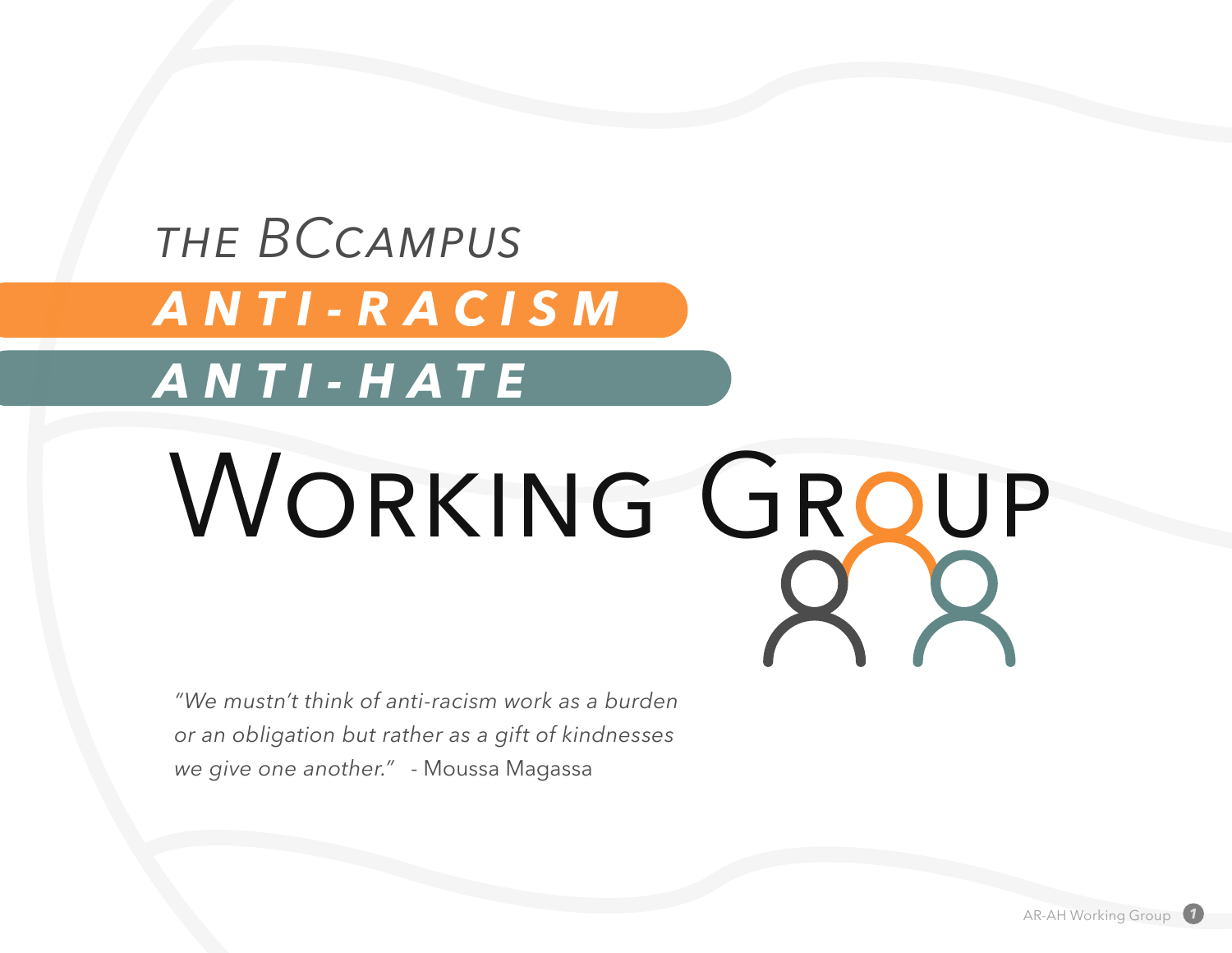## The BCcampus Anti-Racism Anti-Hate Working Group

*"We mustn't think of anti-racism work as a burden or an obligation but rather as a gift of kindnesses we give one another."* - Moussa Magassa

#### **A Call to Action**

The **BCcampus Anti-Racism Anti-Hate Working Group** is

a community of racialized and Indigenous students, faculty and leaders from across the province who came together with the shared purpose of informing and shaping Anti-Racism Anti-Hate work from a place of lived experience and collective wisdom and to provide a transformative series of calls to action.

 The **BCcampus Anti-Racism Anti-Hate Working Group** provided consultation on the development of the AR/ AH tools that make up **The Gift We Give One Another: A Collection of Anti-Racism Anti-Hate resources**.

This publicly available and openly licensed collection of resources includes a comprehensive environmental scan of AR/AH resources from BC's post–secondary institutions, a webinar series focussing on equity, an offering of the transformational Equity Sequence training as well as this powerful Calls To Action tool developed by the Working Group.

This interactive C2A tool aims to amplify the work of the environmental scan by highlighting ways that you can take action on its findings right now and to suggest the core values you will need to embody in order to be successful.



We encourage you to reach across identities, disciplines and institutions to do this work from a place of shared humanity. To consider this work as a "... gift of kindness we give one another". The journey toward shaping an Anti-Racist future for all may be long but you are traveling that road with many others. On that journey remember that you are accountable to people not to power.

 The centre looks only inwards toward power and privilege and it builds the world in its own image. The view from the margins is much wider and it strives to build a world in the image of all it sees from there. So come to the edges with us and build a different world.

We suggest that you revisit this work often and when you do: bring others with you.

Please visit **[https://bccampus.ca/projects/anti-racism-and](https://bccampus.ca/projects/anti-racism-and-anti-hate/)[anti-hate/](https://bccampus.ca/projects/anti-racism-and-anti-hate/)** to explore **The Gift We Give One Another: A Collection of Anti-Racism Anti-Hate resources**.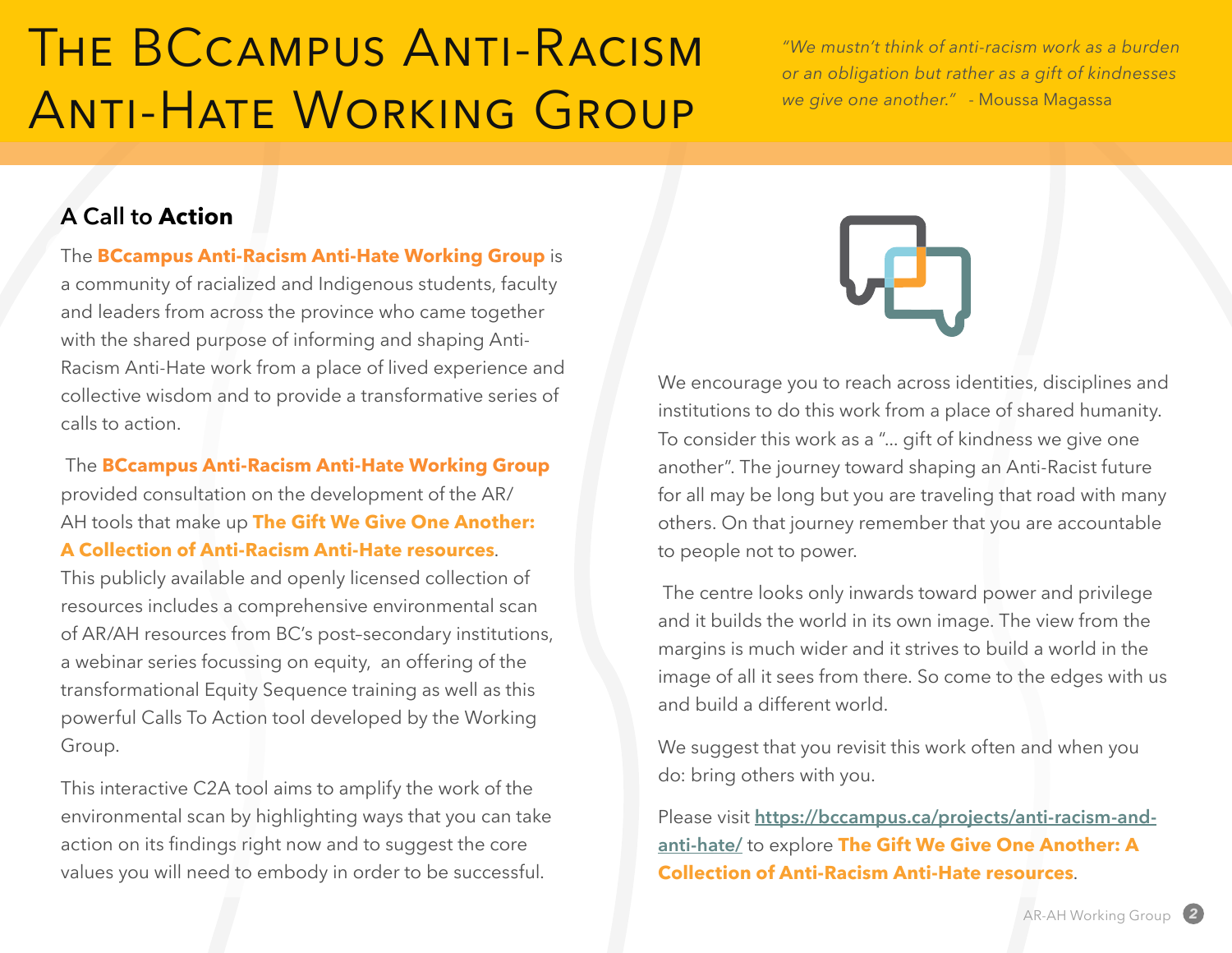#### *WORKING GROUP OVERVIEW*

### **Who We Are**

- We are a community of racialized & Indigenous students, faculty and leaders from across the province and throughout B.C.'s post-secondary sector.
- Each member of this group was valued equally regardless of age, experience or their status within the post secondary system.
- We come from diverse backgrounds, all age groups, represent many identities & embrace the inevitable challenges & unforeseeable gifts that arise when people gather, work, and build community & consensus together.
- We are descendants of racialized & Indigenous peoples committed to seeing anti-racism as generational work despite the lack of progress toward systematic change.
- We seek publicly accountable and measurable change on these calls to action.
- We are people who know the vital importance & value of racialized spaces and decision making groups in postsecondary spaces.
- We are people who have been asked to do the work of decolonization & dismantling of white supremacy while living through the daily realities of structural racism.
- We are people who seek the safety that non-racialized non-Indigenous persons have in all post-secondary environments.
- We live the urgency of this work every day as it directly impacts ourselves, our families and our friends.

## **Who You Are**

This work is for everyone. Yet, while we recognize that powerful ideas and actions for change can come from anyone, we believe that it is critical that non-racialized non-Indigenous people in positions of power take on this work urgently and risk their power and privilege to fight for systemic change and for a future free of racism and hate for everyone in B.C.'s post-secondary sector.

### **How This Works**

- Read: Understand. Dismantle. Act. *A snapshot of Anti-Racism and Anti-Hate resources within BC's Post-Secondary System at [https://bccampus.ca/projects/](https://bccampus.ca/projects/anti-racism-and-anti-hate/) [anti-racism-and-anti-hate](https://bccampus.ca/projects/anti-racism-and-anti-hate/)***/**
- Explore and act on the **BCcampus Anti-Racism Anti-Hate Working Group** calls to action in this infographic.
- Explore the *BCcampus Anti-Racism Anti-Hate Working Group A.D.V.O.C.A.T.E.* values.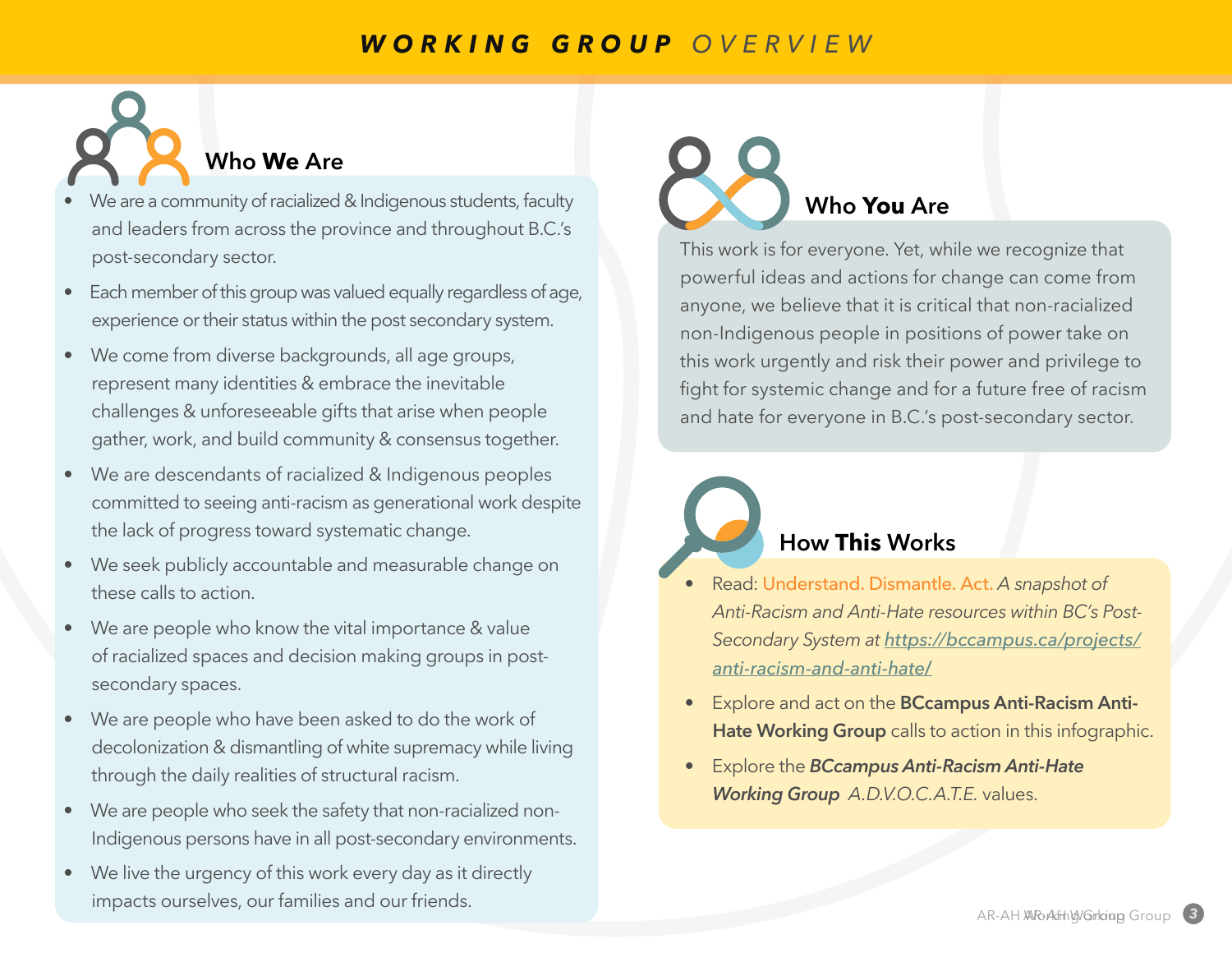*THE BCCAMPUS ANTI-RACISM ANTI-HATE WORKING GROUP*

# WORKBOOK

**Read**

**Understand. Dismantle. Act.** *A snapshot of Anti-Racism and Anti-Hate resources within BC's Post-Secondary System at* <https://bccampus.ca/projects/anti-racism-and-anti-hate/>

#### **Explore**

*WORKING GROUP CALLS TO ACTION A.D.V.O.C.A.T.E. VALUES*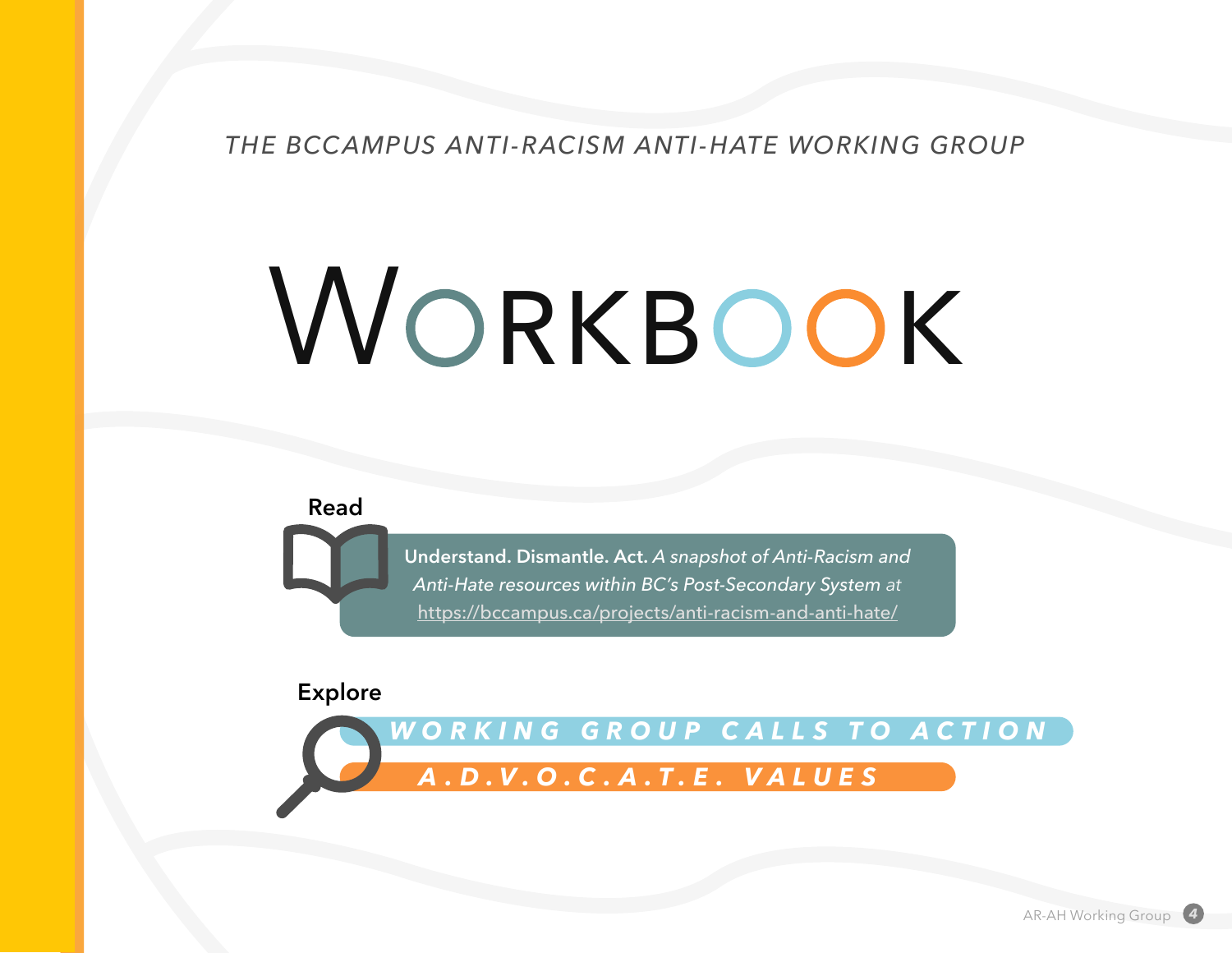#### **Action One**

Explore the Working Group Guidance suggested for each of the action themes identified in the environmental scan as it relates to your position within the post secondary system.

These ideas come directly from racialized students, faculty and leadership and they are personal. They have not been edited and are taken directly from the real and raw conversations that took place in the WG meetings.

Anti-racism work is an iterative and ongoing process. The journey toward true ally-ship and solidarity is long but you are traveling that road with many others so always remember that you are accountable to people and not to power. You may have taken some of the actions suggested by your colleagues in the Working Group already or you may have taken none. That's okay.

Choose some and make a start: whether they are ones you can do yourself, with other allies or ones you will need to advocate for.



#### **Action Two**

Print out the blank Working Group Guidance form to cocreate a unique set of action theme guidances with your group. This can be a powerful purpose building activity and will allow space for folks to share how racism has affected them and to share their best ideas for how to build a truly anti-racist post-secondary experience for all. Consider using the **Community Agreement** 

available on our website to ensure you create a safe space to do this challenging work.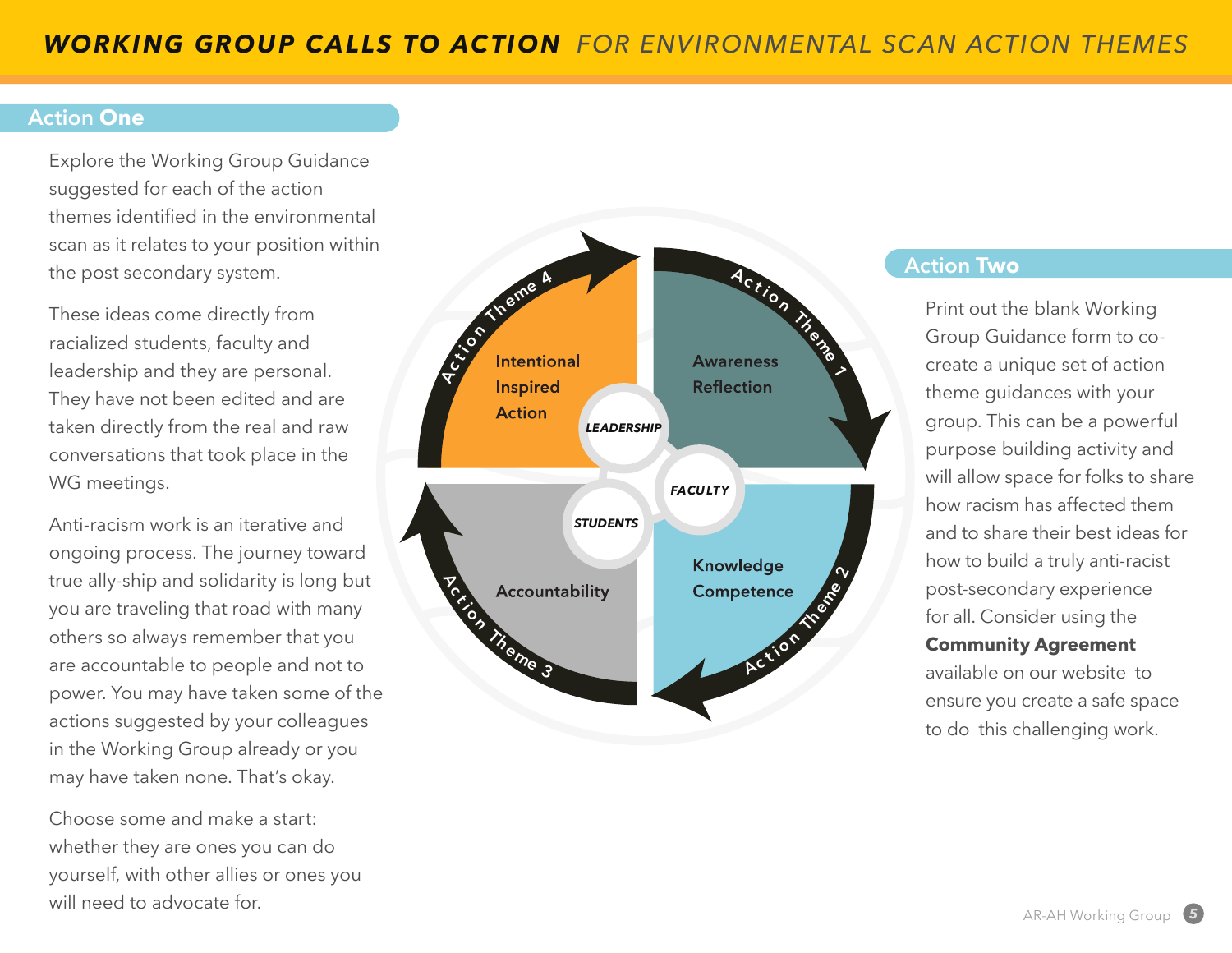#### *ACTION ONE ACTION THEME 1: AWARENESS & REFLECTION*

Cultivate an awareness of your own complicity in structural racism to understand your own stake in AR/AH change

Be willing, even as an academic to say: I am not an expert

Actively investigate and question the origin of all information that you are sharing with students and colleagues. Think about who said, wrote, or designed what you are sharing

**FACULTY** 

**http://bh**<br>Awareness **Reflection** 

**1**

# EADERSHI

As leaders, use your privileges to effect system-level change. When you challenge systems in which you have power, you may have to give something up. But you will have much to gain

Take every opportunity to increase meaningful consultation with racialized and Indigenous people when developing policies

Understand that AR/AH work broadens your view, so listen to the margins and not just the centre. Isolated power centres are less capable of learning and evolving

Always be conscious that "Awareness" alone is not enough. AR/AH training must be part of a cohesive and ongoing organizational wide AR/ AH strategic plan

Reflect on the IMPACT rather than the intentions of decisions. Be diligent and follow through

It's important for students to know where they come from, what communities they represent, what has allowed them to be here? Be conscious of what power and privilege you may have, but don't let that stop you from working alongside racialized and Indigenous students for change

Stay informed about all of the AR/AH policies your institution has, along with student critiques of them

## **EVERYONE**

Starting points in AR/AH will differ for everyone based on their place in the system. Empathy, equity, and understanding are the foundations

Awareness will only come with acknowledging your privilege and power. Ongoing and honest self-reflection throughout this process is critical

Be meticulous in your examination of the term 'racism' and how that racism manifests in PSIs

Genuinely listen to marginalized voices and hear firsthand what their challenges are

See yourself as having a stake in the work; understand that this is relevant and urgent for everyone, including you

**STUDENT** 

Ask yourself where are YOU in the problem? What is your role in structural racism?

Foster an open heart and an open mind. Be willing to challenge beliefs and unlearn values

The AR/AH issues are structural so you must support structural change alongside personal growth. You cannot rely on good intentions alone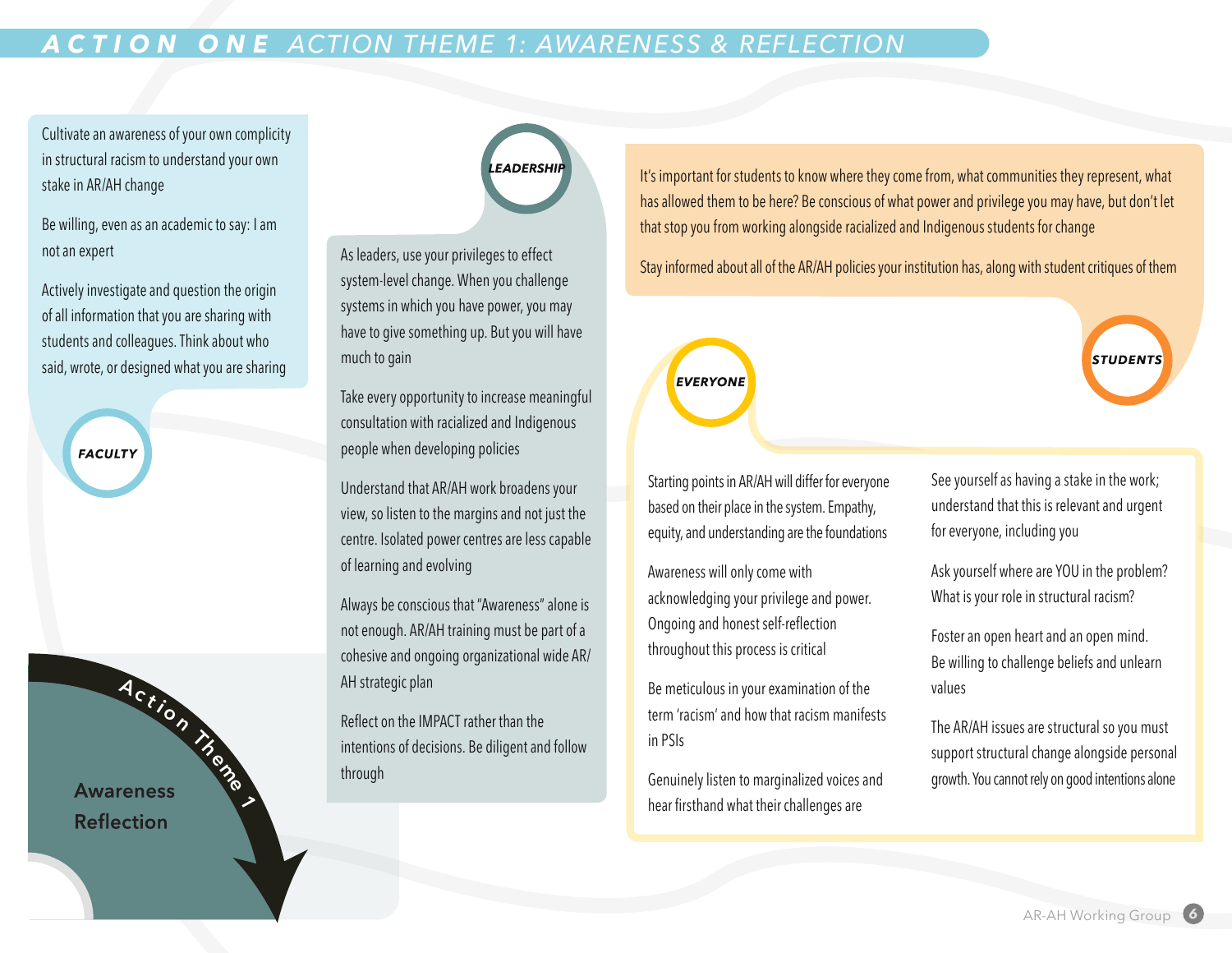#### *ACTION ONE ACTION THEME 2: KNOWLEDGE & COMPETENCE*



Always begin with an honest assessment of your own knowledge and understanding of AH/AR.

Explore your unique role in the institutional system and what power you have to affect change. What power do you not have?

Implement and advocate for mandatory anti-racism anti-hate training for all staff, instructors and leadership, with EDI as an evaluation criteria for performance evaluation, annual reports, funding

Acknowledge the complexity of racism and avoid seeking simple, superficial answers

Examine the historical contexts of structural racism. Recognize that this is not just a modern problem

**EVERYONE** 

Explore different forms of knowledge in order to better understand history of colonialism and it's current forms

Research how racism is tied to colonialism and white supremacy, how it features in contemporary systems, structures, and dayto-day experiences

Know the origin story of your institution and how this impacts your ongoing relationship with Racialized and Indigenous stakeholders

Assess the damage that racism is doing to your institution and what, if no change occurs, the long term implications for students, faculty, and leadership are

Recognize that intersectionality means that different forms of discrimination are interlocking and that all oppression is connected. Do not ask students/faculty to choose one identity.



Learn about the real history of structural racism in Canada and the history of the school you attend

Read widely outside the curriculum and embrace non-colonial ways of knowing and being.

As faculty, assess your personal knowledge and understanding of AH/AR using critical self-reflection, compassion, and empathy.

Anti-racism is less about academic knowledge and more about understanding the impact of your actions and assumptions

Participate in racism and diversity training so you can understand what racial sensitivities training your students might hold; practice communicating & integrating that training into your work

Create mentorship programs for racialized students to help access, navigate, and change systems

Investigate why your area of study was created, who it benefited, and who was left out

**FACULTY**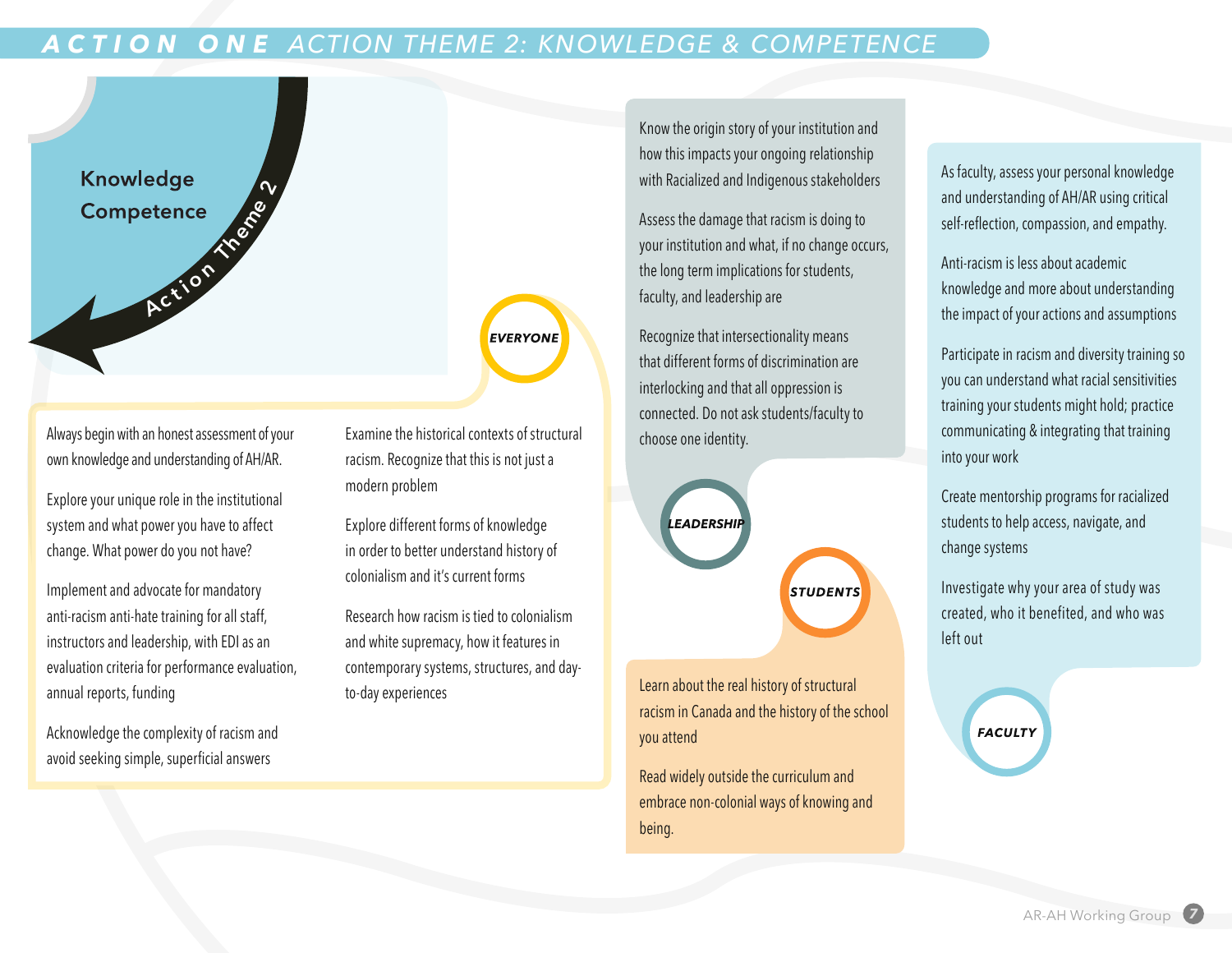#### *ACTION ONE ACTION THEME 3: ACCOUNTABILITY*



As leaders, be the first to personalize the discourse and be accountable for the development of AR/AH education plans for your institution

Transparency comes from constant, annual or bi-annual reviews of the effectiveness of new policies and procedures. Use participatory and consultative reporting systems during the decision making process

Schedule feedback sessions with Racialized and Indigenous stakeholders and actually integrate their feedback

Facilitate training in open communication to help get employees and students on-board with institutional AR/AH programs

Publicly acknowledge the ways in which you are complicit in current and ongoing structural racism and provide an action plan you will follow through on

As leadership, when you acknowledge your missteps, others will feel comfortable doing the same. Vulnerability has to start from the top to inspire it throughout the system

As students: work to hold leadership and faculty accountable to all the goals outlined in their AR/AH policies

Be accountable to change. Ask questions. Be patient with yourself. Remember that no one is an expert on oppression as the systems of power and the words we use for them are always changing.

As students, you need to support one another in each other's struggles toward an ant-racist future on campus

> **STUDENTS FACULTY**

Anti-racism, decolonization, cultural safety and cultural humility should be institutional and tied to key performance indicators

Develop procedures to ensure transparency of information and open discussions on policy issues

Lead informed discussions about anti-racism in your classroom regularly. Call out racism in all its forms. Be accountable when you are asked to do things differently.

Create a safe and supportive environment where people can be open and honest without fear of losing their livelihoods or being publicly shamed



**EVERYONE** 

Collectively create a rubric that states the purpose of AR/AH education, describes expectations clearly, and defines what constitutes success

Collectively develop an accountability plan that decolonizes the framework of your institution. Set a time frame to finalize the plan, and then publish it publicly

Define what accountability without impunity looks like. Take a transformative/ Abolitionist approach

The process of breaking down public accountability starts with small/incremental actions, and leads to larger/radical change

When issues arise lean into restorative practice whenever possible, and avoid ineffective and alienating processes like external investigations

Create and hold space for different areas of the AR/AH learning journey. Be willing to have the difficult conversation with coworkers, management, colleagues

Commit to never decentering the victim in your work and conversations. Be vigilant

Understand that anti-racism work is also the work of settlers/white people

Non-racialized folks need to hold the powerful accountable and not expect gratitude for doing so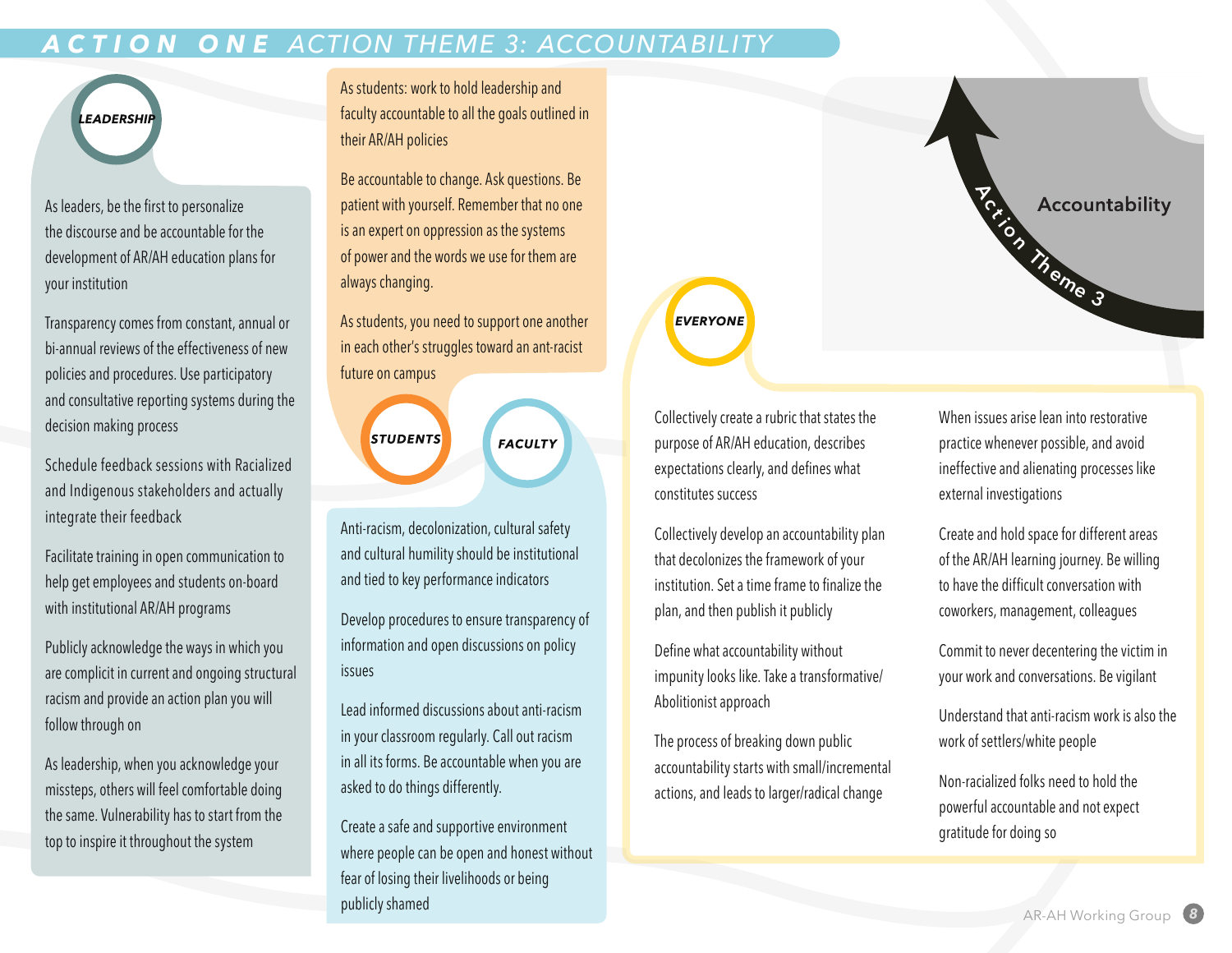#### *ACTION ONE ACTION THEME 4: INTENTIONAL & INSPIRED ACTION*

Intentionally recruit more racialized and Indigenous people to positions of leadership

Redesign rigid 5-year/ 10-year plans to create long-term strategies that are flexible and allow for adjustments in budget allocation when AR/ AH issues and problems are identified and brought to the forefront

All teacher prep programs must move beyond rhetoric to confront and change the values that uphold systemic racism. Mandate early curriculum reviews guided by racialized and Indigenous people

Know that you will make mistakes as you move forward. Let go of perfectionism; it is used as a white supremacist tactic to shut down change and limit meaningful engagement. Put an end to all "we can't do anything right, so we won't do anything at all" rhetoric

Examine how other institutions have responded to community activism and emergent issues. For example, institutions that revised their AR/AH policies as a result of the global BLM movement or others that signed the Scarborough Charter to bring accountability to leadership, staff, and faculty

EADERSHIF

**FACULTY** 

Amplify voices of racialized and Indigenous students and faculty at every opportunity. Advocate for students facing racism when leadership does not

Center and actively listen to marginalized voices. Make informed and appropriate changes when you are informed of your complicity in current and ongoing structural racism

Integrate racialized and Indigenous centric perspectives in curriculum. De-center white knowledge explore examples like the professor who completely changed their curriculum to decenter European knowledge

Push to have your racialized & Indigenous colleagues published at every opportunity

Faculty should work together to curate the knowledges from marginalized groups that are often left out curriculum

Rephrase "office hours" as "student hours" and allow more flexibility for how, where, and when you meet students, understanding that racialized and Indigenous students may have to work longer hours and travel further

Abandon the authority of neutrality and take a stand. Ask yourself how you stand in solidarity with marginalized demographics, especially when racialized and Indigenous people are not there?

Invest intentionally in the constant process of inspired action. Actions are hard to measure when they are blurred by the performativity having "good intent"

Commit to continuous, meaningful engagement, reflection, evaluation, and improvement, with respect to AR/AH issues

Improve AR/AH education and action by committing to a minimum of one action and encouraging your colleagues, coworkers, and management to do the same. This cultivates a powerful sense of urgency and accountability

Advocate for the welfare of the racialized & Indigenous people around you. PSIs feel more pressure to take action when you stand up and challenge inequity

**EVERYONE** 

Do racialized and Indigenous groups exist on your campus? If they do, join them: if they don't, start your own! If you are a white student, find out ways you can support these groups and amplify their messages

**STUDENTS** 

Connect with other racialized and Indigenous students to ensure that students bodies have a voice in institutional policy development

Organize with other students to fight for equitable outcomes for all students at every opportunity: whether for housing, tuition fees, access to course materials, acceptance of different ways of knowing or learning, or other creative ways of rebalancing an imbalanced system



**AR-AH Working Group**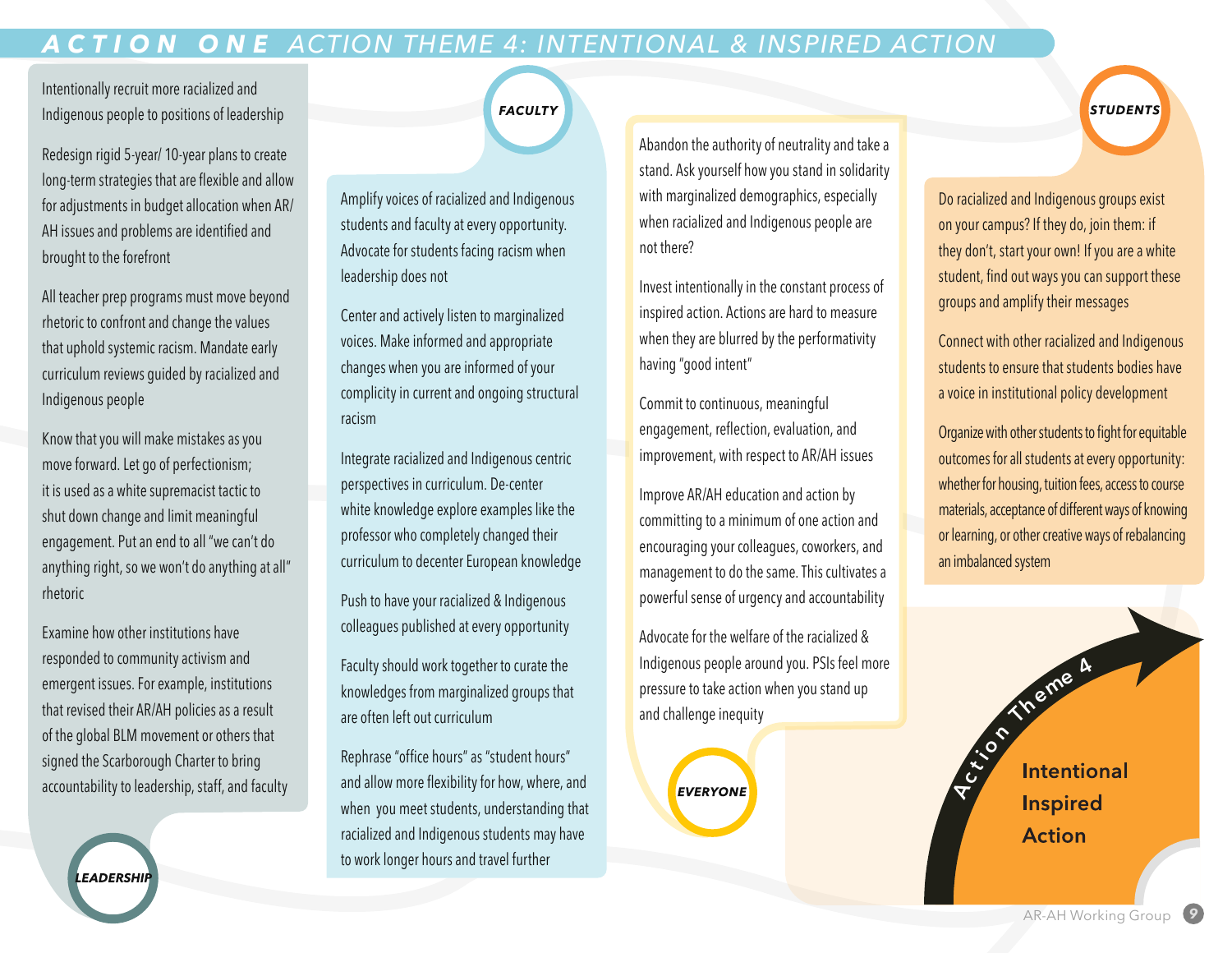

Print out the blank Working Group Calls to Action form to co-create a unique set of action theme guidances with your group.

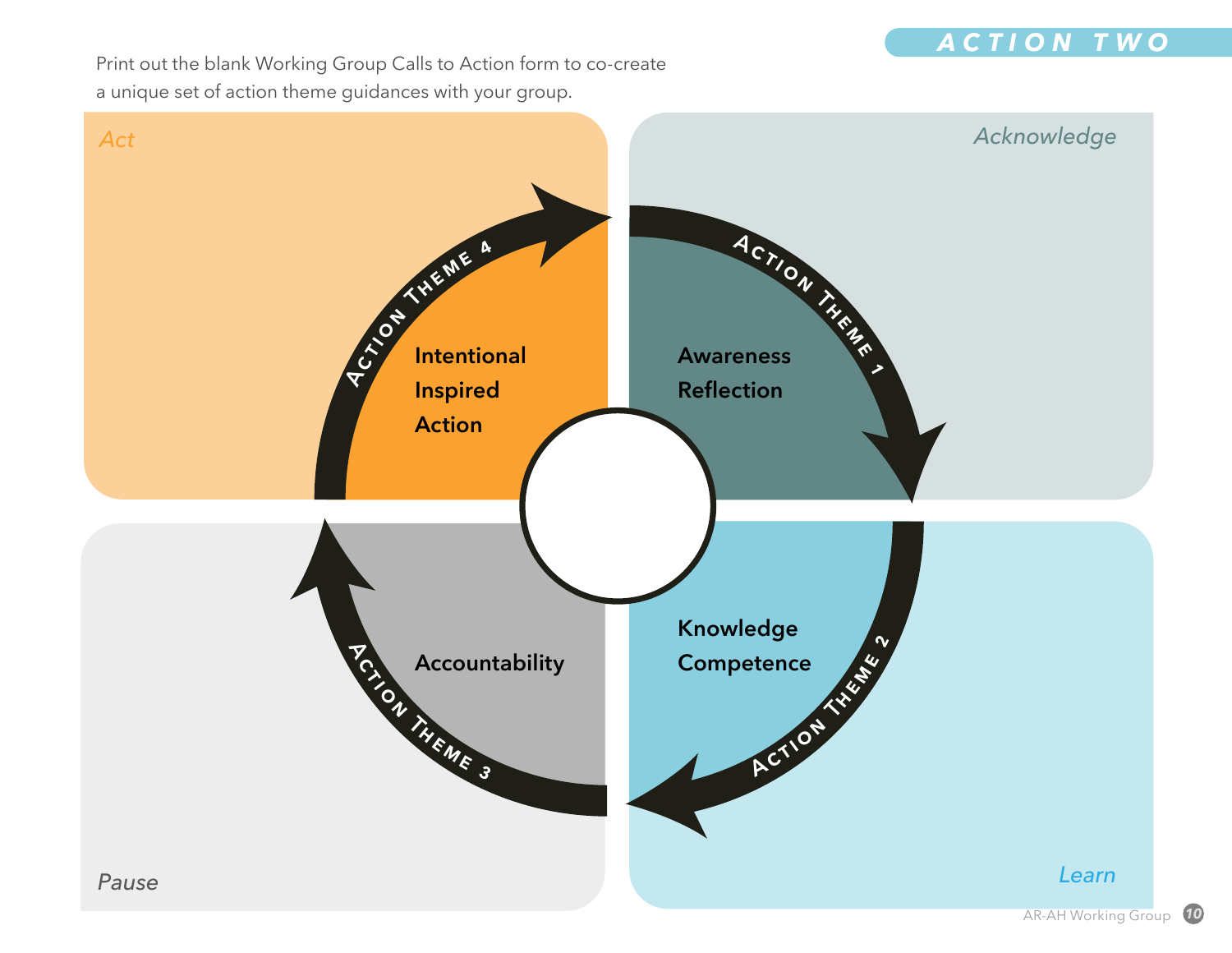#### **Action One**

Explore the **A.D.V.O.C.A.T.E. Anti-Racism Anti-Hate Values**. Consider applying these values to everything you undertake in the post secondary sector. Before you start on a new project, whether revising curriculum, rewriting job descriptions or starting an anti-racism working group of your own; work through each of these values and ensure each is being embodied in the work you are embarking on. You may want to revisit them after a project's completion to see where the gaps may have been or to add new values discovered along the way.

# V)O(C)A)

#### **Action Two**

Print out the blank **A.D.V.O.C.A.T.E** form and co-create a unique set of antiracism anti-hate values with your group. This can be a powerful purpose building activity and will allow space for folks to share how racism has affected them and to share their best ideas for how to build a truly anti-racist postsecondary experience for all. Consider using the **Community Agreement** available on our website to ensure you create a safe space to do this challenging work.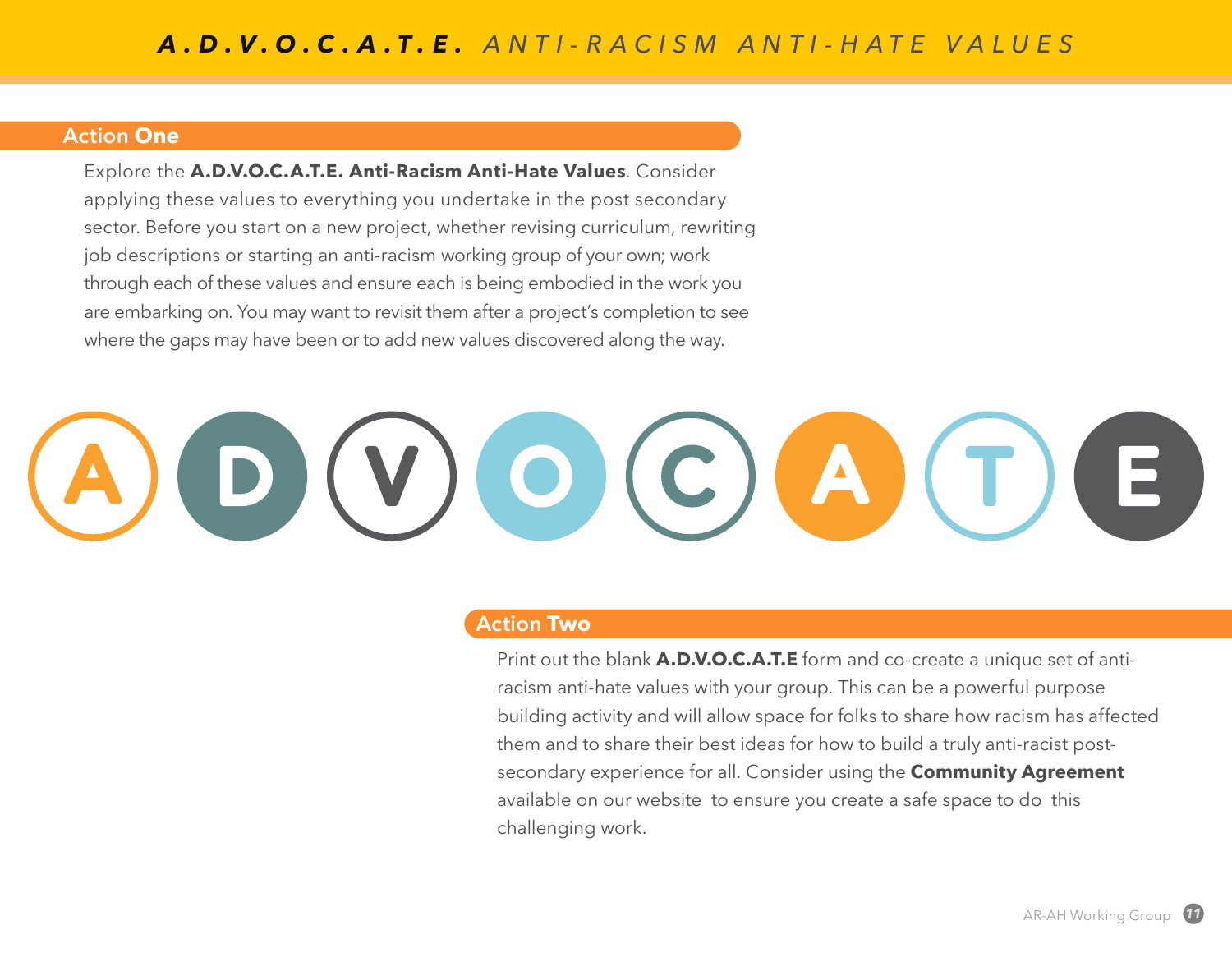#### *ACTION ONE*

Explore the A.D.V.O.C.A.T.E. Anti-Racism Anti-Hate Values:

#### **A***cknowledge*

We acknowledge that racism exists and is dehumanizing. Individual and system-level change is essential.

#### **D***iscuss*

We have learned that inaction in the face of racism is as dangerous as overt racism. Through discussion, we will examine our own privileges as we continue our (un-)learning. Racism erases the individual.

#### **V***olunteer*

We will give of our voices and, through active and purposeful listening, devote our time and prioritize critical thinking. We will be vigilant in espousing courage and care while extending kindness.

#### **O***perationalize*

We will be open and transparent in our work to shift power and resources to those most affected by structural racism. We will interrogate our practices and prioritize equity. We will seek out resources from diverse perspectives and take meaningful actions to be anti-racist.

#### **C***ommit*

We are committed to uncovering unconscious bias, to taking action, and to speaking up until we see measurable and meaningful change on a policy level. We will do this by bringing people in, learning together, and supporting each other.

#### **A** *spire*

We aspire to be anti-racist by making space and time for discussions, collaborating in anti-racist working groups, and using tools that promote authentic sharing through open collaboration.

#### **T***each*

We will teach and be taught by one another. Through the completed deliverables, we will offer opportunities for education for others to inspire and build a more inclusive, accessible and decolonized future.

#### **E***mbody*

As committed members of this work, we will work to embody the findings and teaching we provide and discover in our personal and professional lives as we move through this work, and beyond.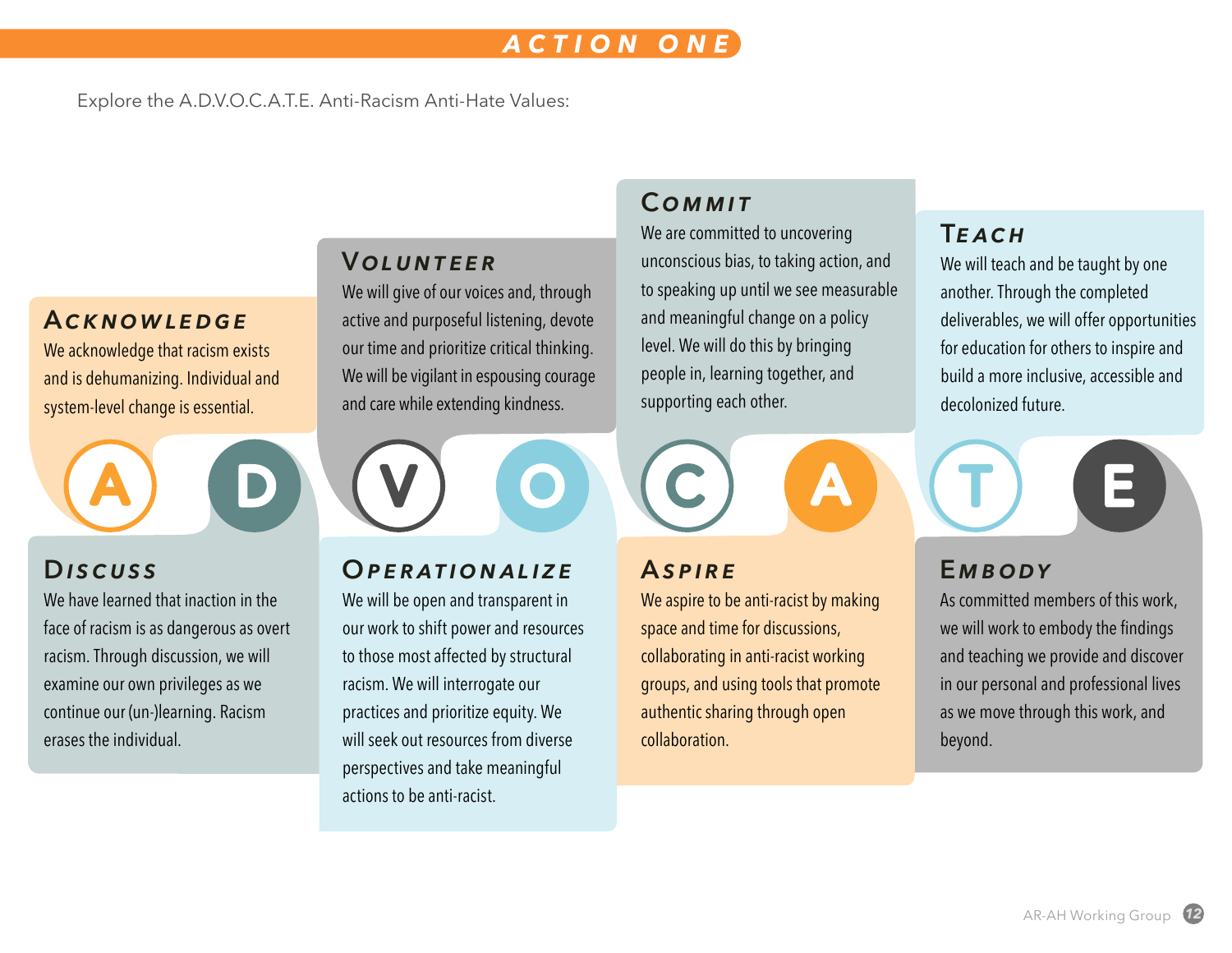

Print out the blank A.D.V.O.C.A.T.E form and co-create a unique set of anti-racism anti-hate values with your group.

### O O O A O  $\blacksquare$  $\Box$ А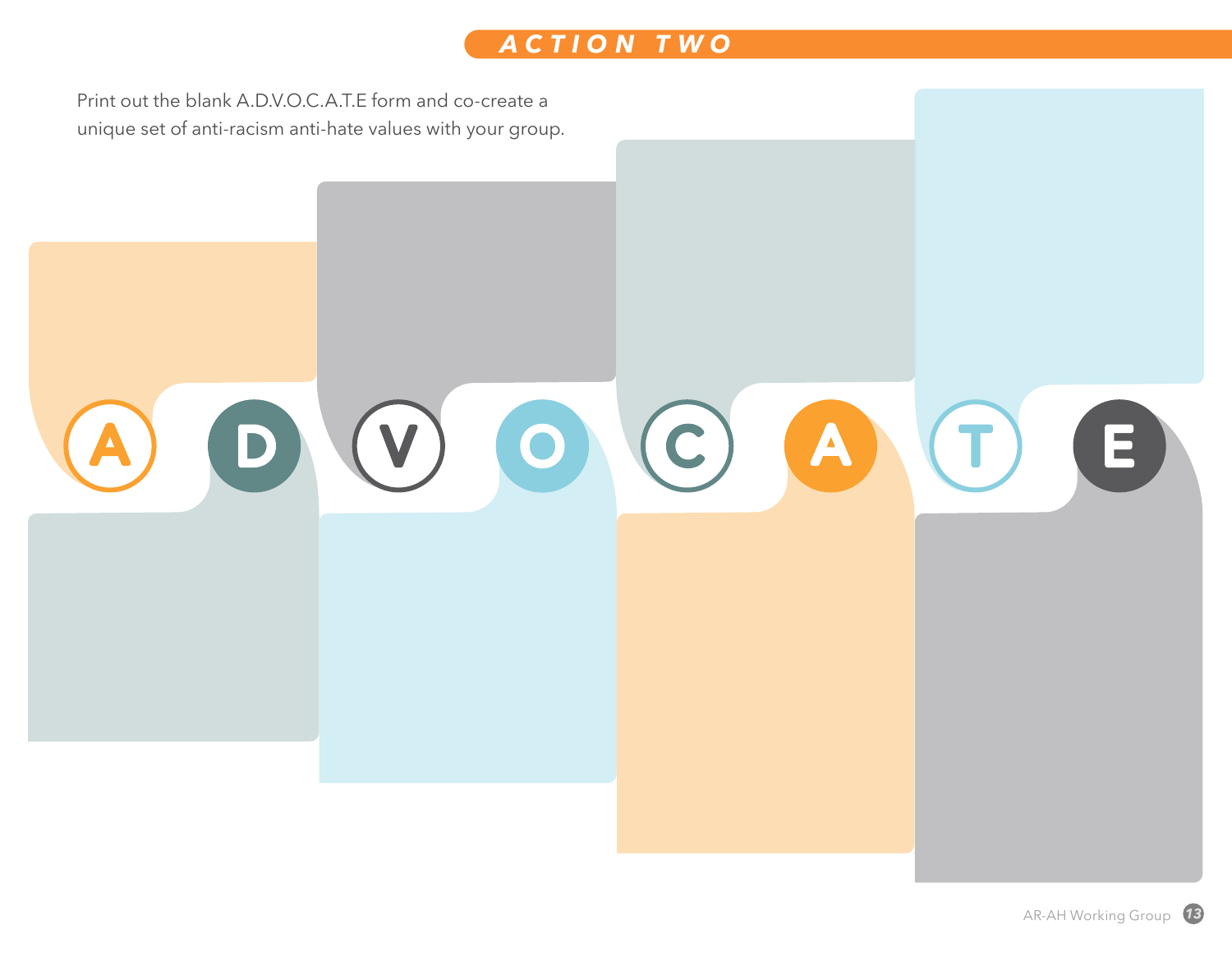#### *ACKNOWLEDGMENTS*



BCcampus and the Ministry of Advanced Education and Skills Training would like to offer their gratitude to the BCcampus Anti-Racism and Anti-Hate Working Group which was made up of the following people: